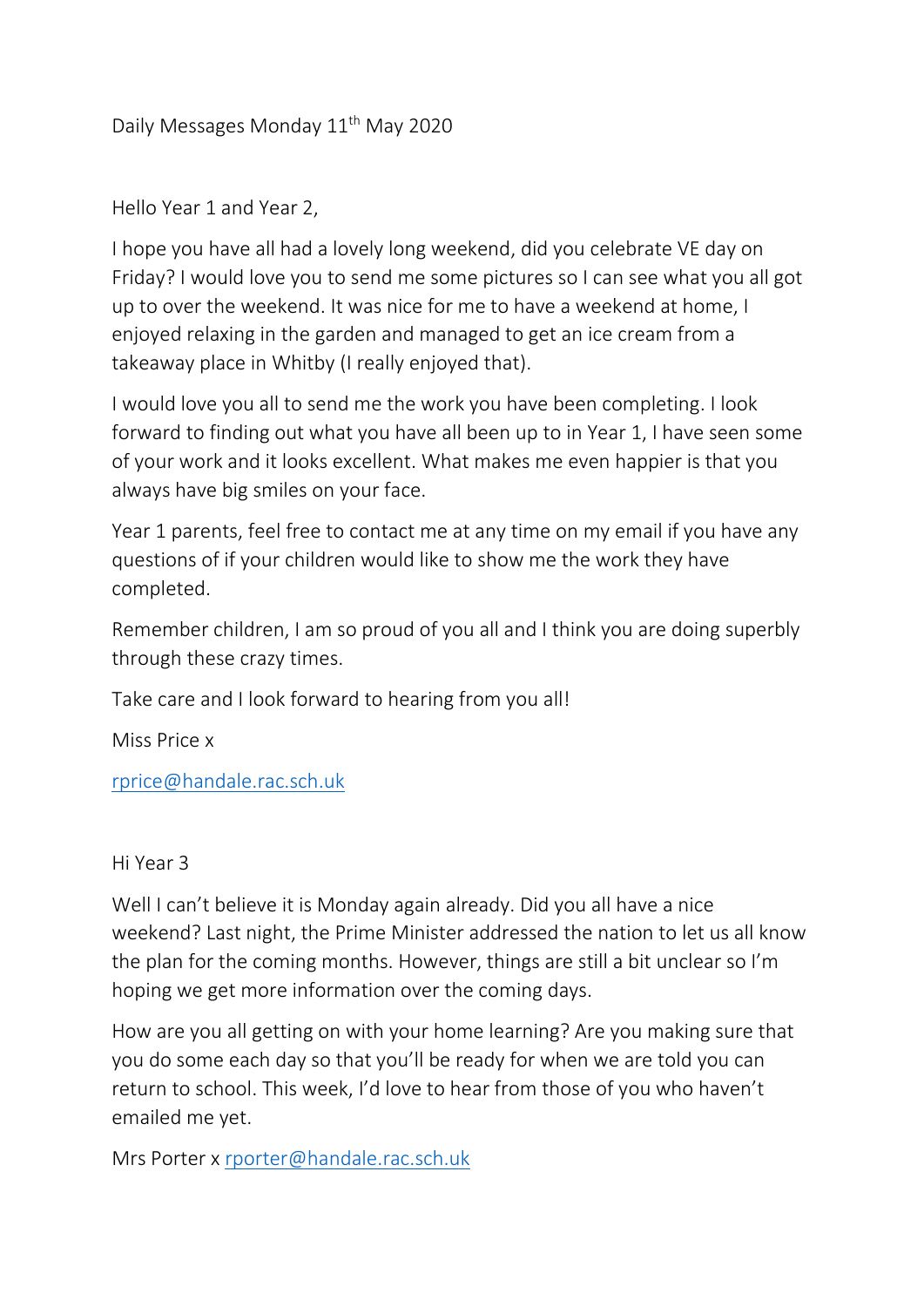

Hello Nursery Children,

We hope you have had a good weekend On Friday it was VE Day and we had a lovely time with Mrs Lister and John. We coloured in some Union Jacks to make some bunting to put up in Mrs Lister's house. Once we had decorated the house a little bit, we had a little party. We played games and had lots of lovely things to eat.

It was a bit of a shame we couldn't see the rest of Mrs Lister's family but we know we need to stay safe.

Love from

Morning Floppy and Afternoon Floppy xx

[clister@handale.rac.sch.uk](mailto:clister@handale.rac.sch.uk)

Hi children,

I hope you are all still managing to find time to complete your work packs and are learning your spellings each week. I know this might seem like a boring chore, but it will help you so much when we return to school so please make sure you are trying your hardest. Wow, the weather has certainly changed today hasn't it? What have you all been up to? I would love to hear from you and see some pictures of all the wonderful things you have been doing. Today I am doing lots of work at home in preparation for us returning to school whenever that may be, it seems so long since I have been able to teach you in class, I miss you all very much!

Keep safe and smiling, Miss Kendall [ekendall@handale.rac.sch.uk](mailto:ekendall@handale.rac.sch.uk)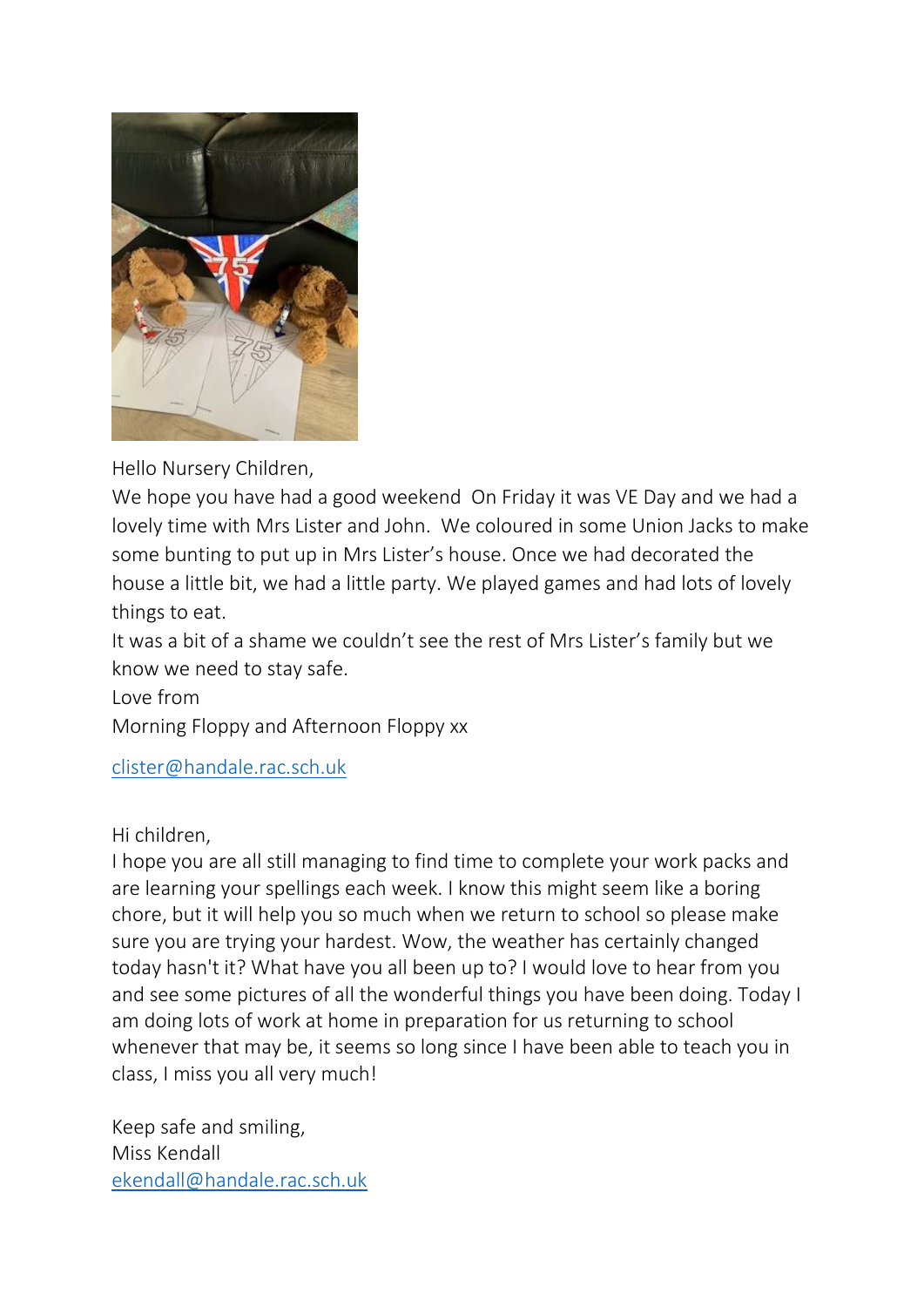Hello Year 6

I hope that you have enjoyed your holiday weekend. Did any of you have a street party over the weekend to celebrate VE Day? I have sent you a message separate to this because today is the day you would have begun your SATs! I will leave that message to speak for itself and just reiterate that I don't need a SATs paper to tell me how wonderful you are. Maybe I will be seeing you all on 1st June! For me that is something to look forward to however as we are all aware these things are not set in stone as yet so we will wait and see. I keep my fingers crossed. Keep in touch everyone. Thinking about you today on this significant day that would have been.

Take care and stay safe. Mr Emmerson [pemmerson@handale.rac.sch.uk](mailto:pemmerson@handale.rac.sch.uk)

Hello Year 5,

I hope you all enjoyed the long weekend. I certainly did, especially as the good weather meant that I was able to spend plenty of time outdoors.

Friday was fun celebrating VE day- my neighbours decorated the street with bunting and everyone brought their tables, chairs and barbeques into their front gardens. Someone played music from the era and we all got into the spirit of the day.

Let me know what fun things you got up to over the weekend. Stay safe,

Mr Bell [lbell@handale.rac.sch.uk](mailto:lbell@handale.rac.sch.uk)